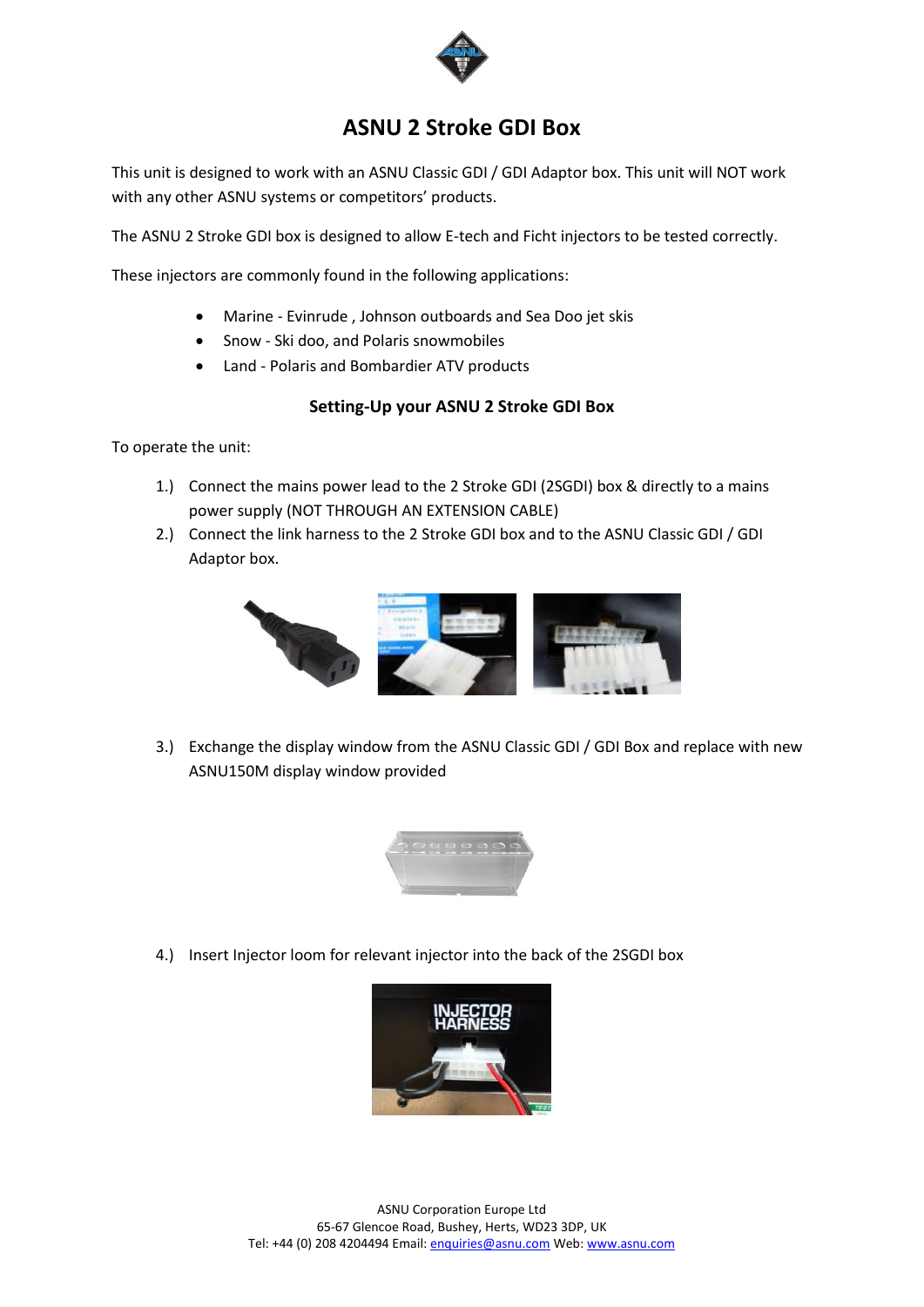

5.) Assemble injector to the mounting frame, with the fuel connections facing forward



6.) Fit fuel connections for the injector type and connect to the ASNU machine



7.) Operate 2SGDI via the ASNU Classic GDI / GDI Box main menu.

### **The 2SGDI box will only operate a single injector at a time no matter how many injectors are selected in the main menu.**

The injection time is set in the main menu as normal:

- Prime operates as normal
- Leak operates as normal
- Inductance not operable
- Dynamic Manual operates as normal
- Dynamic Automatic operates as normal
- Static flow not operable
- Cleaning operates as normal see below:

Cleaning of the injectors:

## **E-Tec**

The E-tec injector comprises of 3 separate parts that when assembled form the injector: the main solenoid pack, injector housing, and poppet nozzle. In between these separate components are a crush ring & sealing rings.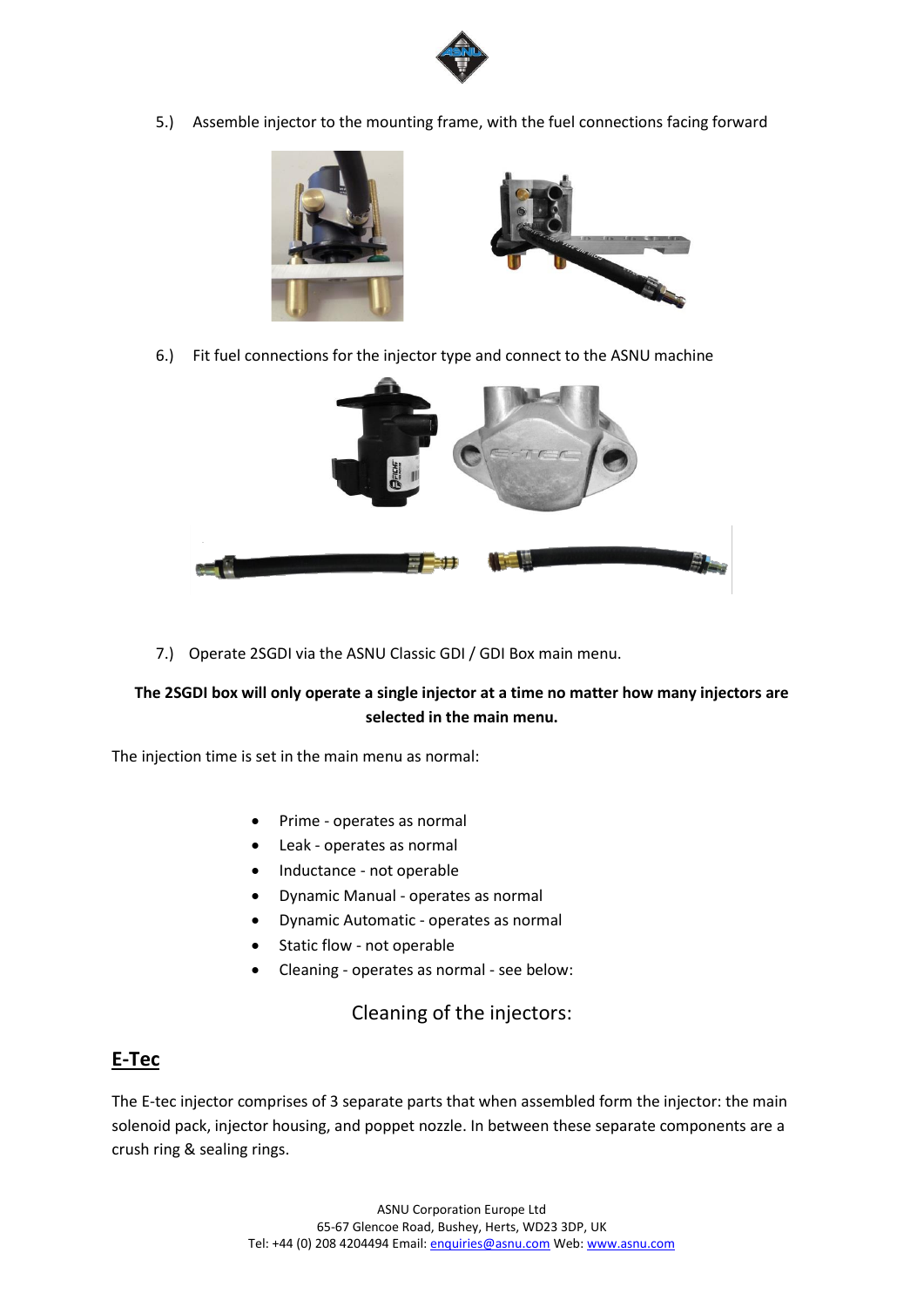

The main solenoid pack can be removed from its housing and cleaned as a separate part. A slide hammer is designed to be inserted into the threaded hole in the base of the injector; it is then removed from the housing. Between the housing and the solenoid there is a metal crush ring that also needs to be removed.

The poppet nozzle should now be removed from the solenoid - it is normally reasonably loose and can be removed with the use of a pair of smooth jawed grips by holding on the side of the poppet above the mounting joint to the solenoid pack and rotating carefully, if it cannot easily be removed then when cleaning the solenoid it is normally pumped free during the solenoid cleaning process.

Attached to the nozzle is a stainless mesh filter thimble with a plastic locating ring.



This should be inspected for damage and or clogging with debris. In extreme cases of clogging the filter can collapse due to the restriction in flow.

The filter can be removed from the poppet valve by gently inserting a small bladed screw driver between the shoulder of the poppet and the plastic retaining ring.

The filter can be cleaned in the ultrasonic bath - however it must be done in clean fluid

You are now left with the bare poppet with the spring assembly exposed.

Check the spring for corrosion and to ensure the centre section of the poppet is free to rotate

The poppet only lifts a very small amount - roughly 0. 002 to 0005 thou of an inch -

To clean this poppet, place the poppet nozzle into the cleaning holder (ASNU185PH)



The solenoid pack and filter can be cleaned mounted upside down in the specific cleaning tray 185T supplied with the kit. The filter element mounted around the middle of the injector should be completely immersed in cleaning fluid. The mesh filter screen on the solenoid pack is washed clean in situ during the cleaning cycle. The cleaning of the solenoid pack must be done in clean ultrasonic fluid.

If the nozzle has been removed before starting the cleaning cycle fill the recess where the nozzle was with fluid and cover the nozzle with the black square plastic cap provided.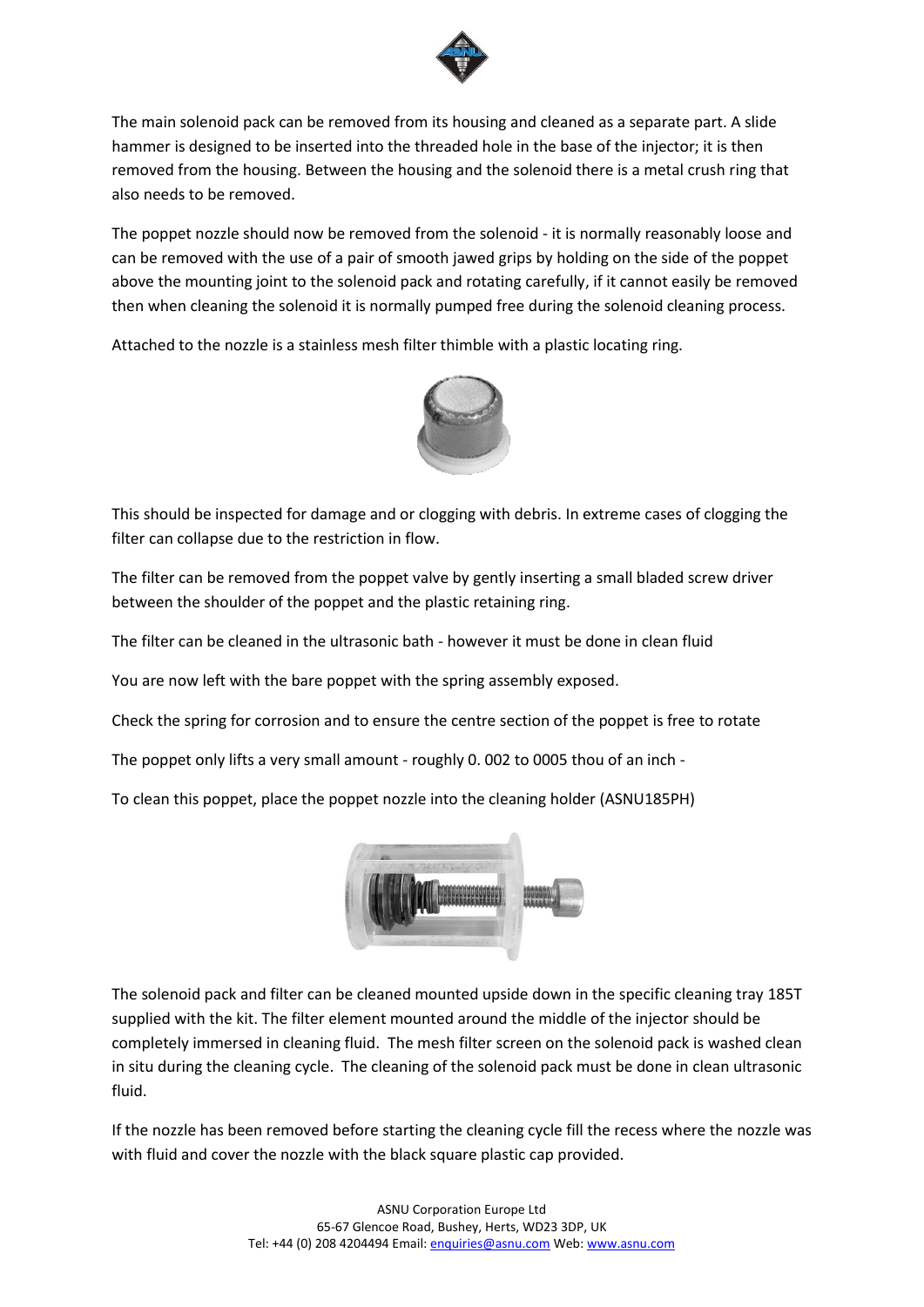

If the nozzle is still in place in the solenoid the assembly will pump cleaning fluid through the injector. This will be expelled at high pressure in a fine mist until the poppet and therefore pressure is released, therefore the injector will need to be covered to retain the poppet and the cleaning fluid being pumped through the assembly.

To rebuild the injector, the o-rings around the body of the solenoid pack should be replaced and a new crush ring fitted. Refit the Teflon seal before reinstalling the poppet nozzle.

The crush ring is critical because it ensures that the correct clamping load is applied to the face between the cylinder and the injector making a gas tight seal.

## **Ficht**

The nozzle can be cleaned for carbon on the tip as per a normal injector by placing the injector on an ASNU 97 cleaning tray - **do not pulse the injector when cleaning the tip.**

This injector has a removable injector nozzle with an integral filter. The filter cannot be removed but can be washed clean as it is a stainless wire type.

The nozzle is retained by an internal wire snap ring and can be removed with an ASNU 266 injector removal tool - take care on removal and refit not to crush or pierce the filter.

Attached to the nozzle is a stainless mesh filter thimble with a metal locating ring.



This should be inspected for damage and or clogging with debris. In extreme cases of clogging the filter can collapse due to the restriction in flow.

The filter can be cleaned in the ultrasonic bath - however it must be done in clean fluid.

On this unit there is a small non return valve mounted internally that can stick open through debris or wear. Failure of this valve will cause a significant reduction in injector flow and pressure spikes in the low pressure fuel feed to the injector. To clean this valve, immerse the body of the injector with the nozzle removed in the cleaning bath with clean fluid and start the cleaning program.

Injectors must not be left with cleaning fluid in them for any period of time and must be flushed & reflowed after cleaning. We advise flushing the injector in the prime mode 3 times before commencing the post clean testing phase.

It is good practice to collect this flushed fluid into an external container due to heavy contamination of the calibration fluid with Bioclean.

For more detailed diagnostics relating to faults at specific injector duties or engine speeds, the 2SGDI can be used in conjunction with the ASNU Remote control program that allows engine conditions such as speed and load to be replicated.